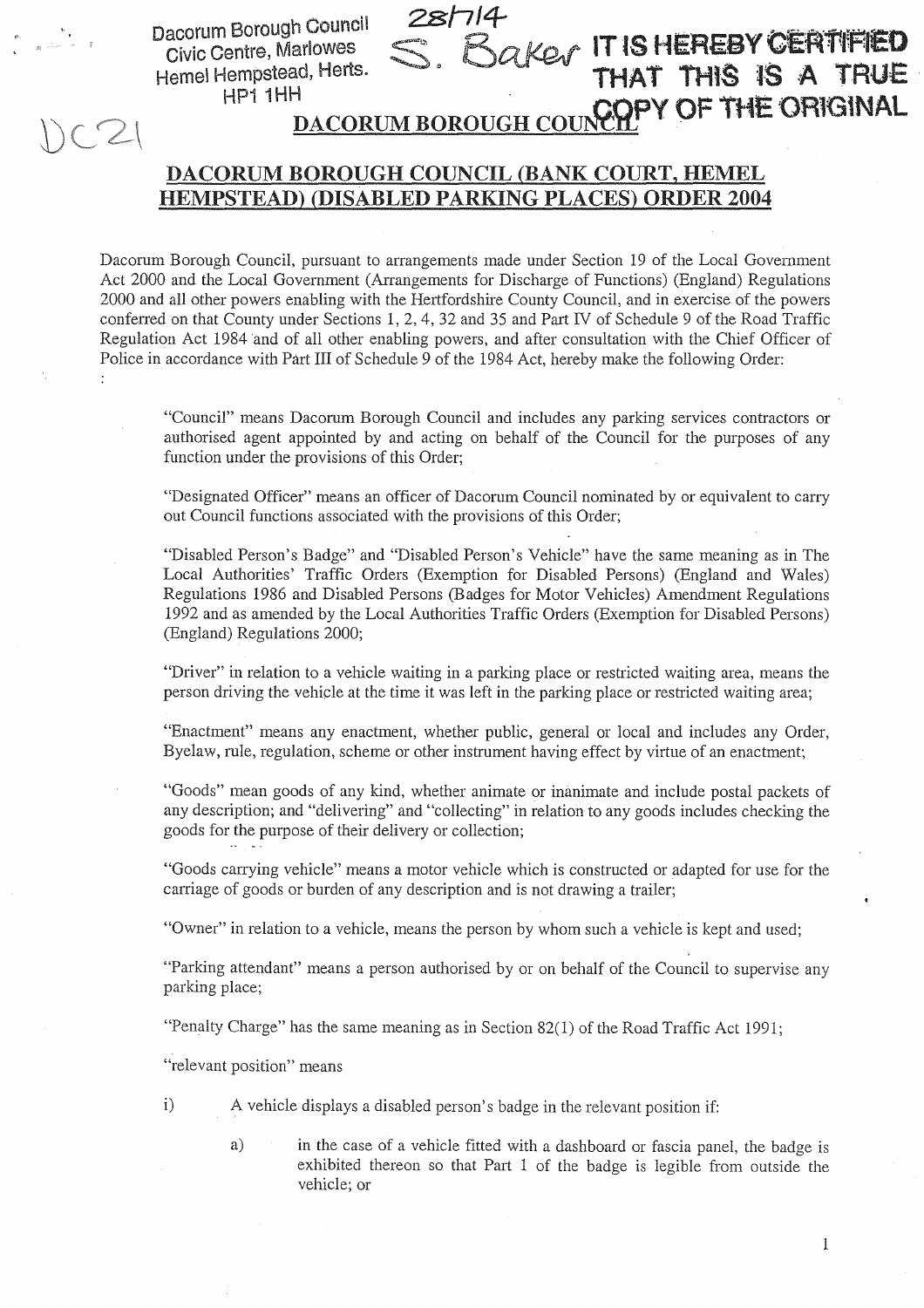- in the case of a vehicle not fitted with a dashboard or fascia panel, the badge  $b)$ is exhibited in a conspicuous position on the vehicle so that Part <sup>I</sup> of the badge is legible from outside the vehicle;
- ii) A vehicle displays a parking disc in the relevant position if:
	- a) in the case of a vehicle fitted with <sup>a</sup> dashboard or fascia panel, the disc is exhibited thereon so that the quarter hour period during which the period of waiting began is legible from outside the vehicle; or
	- b) in the case of a vehicle not so fitted, the disc is exhibited in a conspicuous position on the vehicle so that the quarter hour period during which the period of waiting began is legible from outside the vehicle.
- Schedule <sup>1</sup> to the "Dacorum Borough Council (Bank Court and Waterhouse Street) Restriction 1. of Waiting and Prohibition of Entry) Order 1992" is hereby revoked
- 2. Save as provided in Article 3 of this Order, no person shall, except under the direction or with the permission of a designation officer, cause or permit any vehicle to wait in the lengths of road specified in the Schedule to this Order unless the vehicle displays a disabled persons badge in the relevant position.
- 3 . Nothing in Article 2 of this Order shall render it unlawful to cause or permit any vehicle to wait in the lengths of roads specified in the Schedule to this Order:
	- (a) If the vehicle is being used for building, industrial and demolition operations ;
	- $(b)$  If the vehicle is being used for the removal of any obstruction to traffic;
	- $(c)$ If the vehicle is being used for the laying, erection, alteration or repair in or on land adjacent to the said length of road of any sewer or of any main, pipe or apparatus for the supply of gas, water or electricity or of any telecommunications apparatus defined in paragraph l(l) of the Telecommunications Code contained in Schedule 2 of the Telecommunications Act 1984;
	- (d) If the vehicle is being used for fire brigade, ambulance or police purposes;
	- $(e)$ If the vehicle is being used in the service of a local authority or has the permission of a local authority, or a water authority in pursuance of statutory powers or duties for such purposes, to wait in the prohibited area;
	- $(f)$ In any case where the person in control of the vehicle is required by law to stop in order to avoid an accident, or is prevented from proceeding by circumstances outside his control;
	- (g) If loading and/or unloading goods to or from premises in or adjacent to the lengths of roads is taking place.
- 4. Nothing in Article 2 of this Order shall render it unlawful to cause or permit a disabled person's vehicle which displays in the relevant position a disabled person's badge to wait at any time in the lengths of roads in Hemel Hempstead specified in the Schedule to this Order.
- 5. The Interpretation Act 1978 shall apply for the interpretation of this Order as it applies for the interpretation of an Act of Parliament.

 $\overline{2}$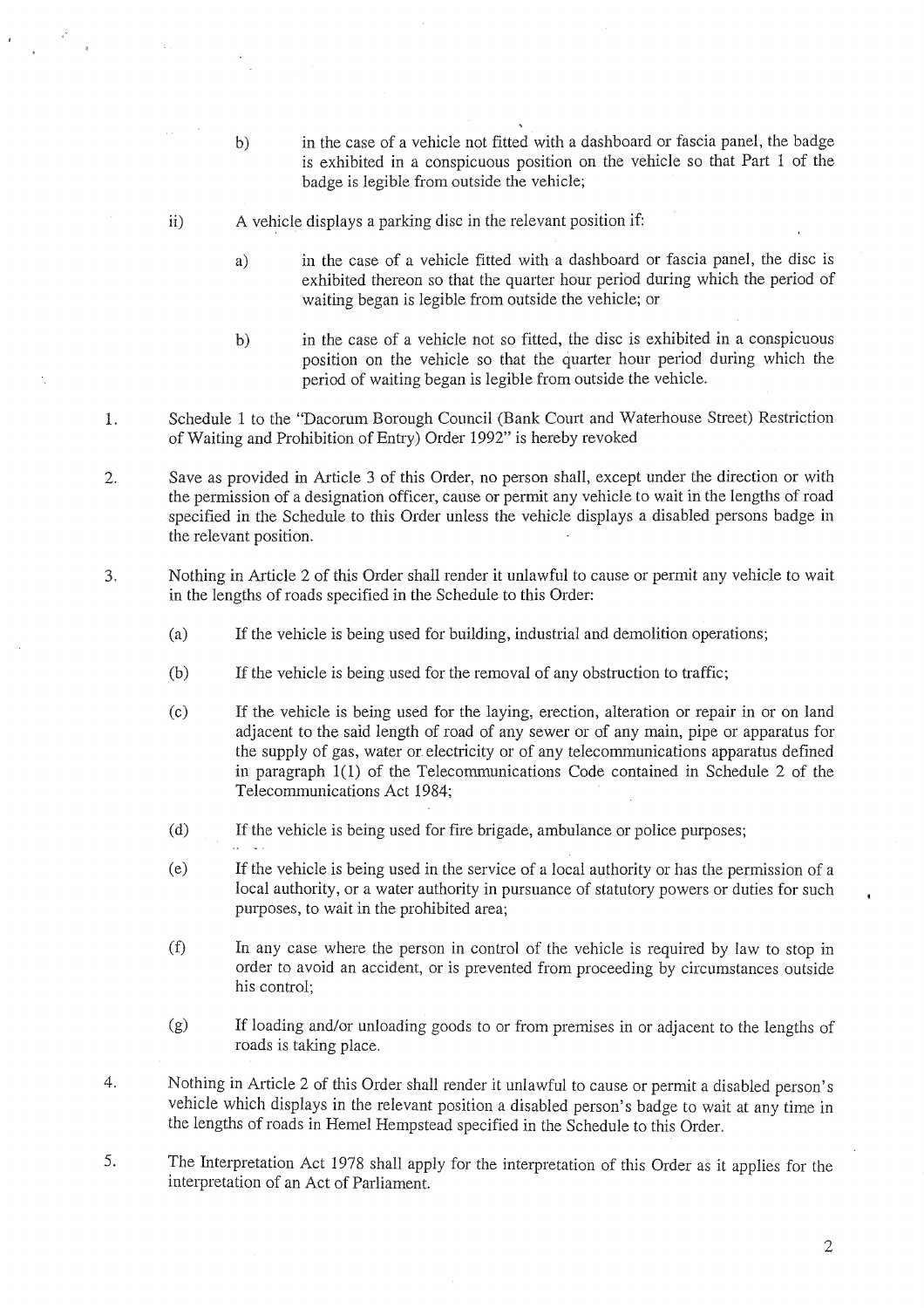- 6 . The restrictions imposed by this Order shall be in addition and not in derogation from any restriction or requirement imposed by any regulations made or having effect as if made under the Act of 1984 or by or under any other enactment.
- 7. This Order shall come into operation on  $\int_{0}^{\frac{1}{k}}$  June 2004 and may be cited as "Dacorum Borough Council (Bank Court, Hemel Hempstead) (Disabled Parking Places) Order 2004"

 $\mathcal{E}$  $\mathcal{E}$  $\mathcal{E}$ 

THE COMMON SEAL of DACORUM BOROUGH COUNCIL was hereunto affixed on the . . . . . . . . . . . . . . . . . . . . . . . . . . . . . . . in the presence of:

 $\sim$   $\mu$  $\overline{O}$ 

Authorised Signatory

Authorised Signatory

3